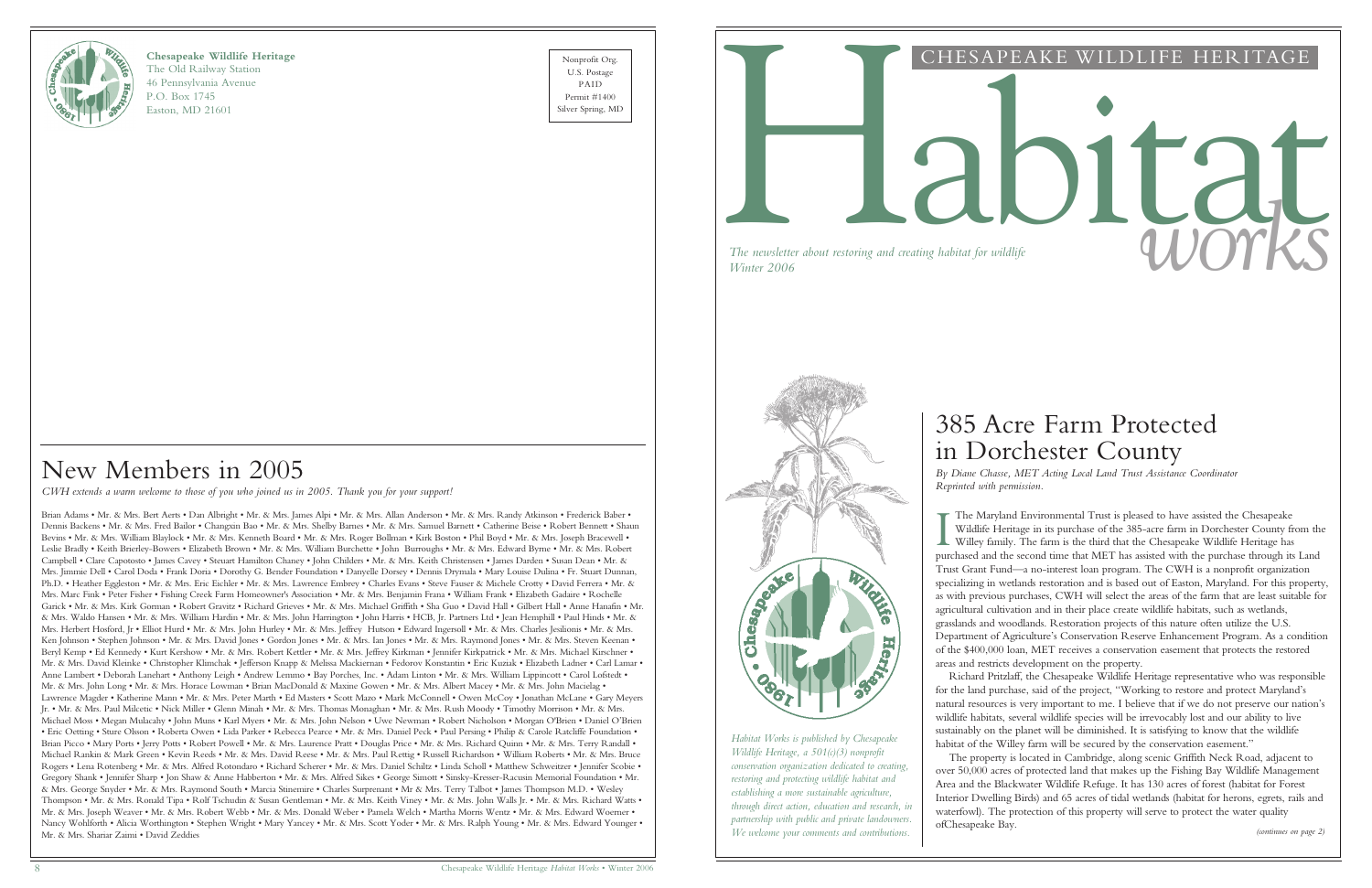# Board Member Profile— John Mathis

*Susanna Scallion*

In September of 2004 we welcomed<br>to the Chesapeake Wildlife Heritage<br>Board of Directors, Eastern Shore<br>resident John Mathis, Mr. Mathis is Vic to the Chesapeake Wildlife Heritage Board of Directors, Eastern Shore resident, John Mathis. Mr. Mathis is Vice President and Associate General Counsel for Regulatory Affairs of Edison Mission Energy. The company is a worldwide developer, owner and operator of electric generating facilities and is also an active marketer of electric power in the United States, Europe and Asia. Prior to joining EME, Mr. Mathis had been engaged in the private practice of law in Washington continuously since 1974, primarily in the field of energy regulation and project development.

Over the course of his career, Mr. Mathis has had the opportunity to represent a wide variety of companies in various sectors of the energy industry, including integrated oil companies, natural gas producers and pipeline companies, and electric utilities and independent power companies, as well as others affected by federal and state regulation of energy.

However, prior to his Harvard Law School days, John enjoyed a childhood of growing up in Baton Rouge, Louisiana along a cypress and hardwood swamp. Playing in the trees, watching the birds and hiking kicked off a life-long amateur interest in the outdoors. When asked how he found the Eastern Shore he speaks of the languid and intertwined land and waters of the Eastern Shore that remind him of the terrain of his childhood and youth.

When coming on board with CWH, John noted, "I am looking forward to being able to reclaim this part of who I am. In the five years in which my wife, Karen and I, have owned property on the Eastern Shore, I feel that this part of my psyche has been rediscovered, and these primal interests rekindled. The opportunity to become active in an organization promoting these values and preserving the natural beauties of this unique part of the world is something I find very exciting."

E<br>bewild very year during the spring and summer months, large flocks of Chimney Swifts have dazzled and bewildered those who watch their acrobatic flights. Descriptively called flying cigars, bows and arrows, chimney sweeps or chimney swallows, no matter what you call them there is no other bird quite like them. The Chimney Swift is one of four regularly occurring species of swifts found in North America and the most common one found east of the Rockies.

#### *(continued from page 1)*

The Maryland Department of Natural Resources recently honored the Chesapeake Wildlife Heritage with the Conservationist of the Year Award. The CWH earned this distinction through its accomplishments in 2004, which included the restoration of 110 acres of wetlands, the creation of over 200 acres of warm season grass meadows, and the introduction of 30 acres of woodlands. The Heritage also managed 6,000 acres of Canada Goose Sanctuaries and educated 750 landowners and farmers about their role in restoring and protecting wildlife habitat.

"The folks of Chesapeake Wildlife Heritage are restoring Maryland, one property at a time," said MET Director Nick Williams. "Their devotion and steadfast determination for restoring and protecting Maryland's landscape is inspiring."

Note: Please see page 5 to read about another Biophilia partnership.

### *"We can never have enough of nature."*

—HENRY DAVID THOREAU, WALDEN, 1854

Chimney Swifts were originally residents of the woodlands of North America mainly east of the Mississippi and Missouri rivers. As European settlers began their movement across the continent, old-growth forests were cleared for agriculture, and much of the traditional swift habitat was destroyed. Chimney Swifts actually expanded their range during this time as they readily adapted to the brick and stone chimneys popping up in their natural habitats. They could safely nest during the summer months without being harmed by fires.

Adult Chimney Swifts are 5 inches in length with a wingspan of  $12 - 12^{3/4}$ inches. The identical males and females are sooty gray to bluish black with a lighter gray throat. Their feet, legs and tail have evolved to allow them to cling effortlessly to textured vertical surfaces when not in flight. This adaptation makes them unable to perch in the familiar songbird fashion and may give the mistaken impression that Chimney Swifts have small, weak feet. They are members of the family *Apodidae* which literally means "without feet." When forced to rest unnaturally on horizontal surfaces, Chimney Swifts assume a more or less prone position and seem rather helpless because they are unable to jump or stand. In reality, their feet and legs are very strong.

The feet and legs of Chimney Swifts are unusual in that they are covered with delicate smooth skin rather than scales. Chimney Swifts' feet are anisodactyle (three toes forward and one toe back), as are the feet of songbirds, but the swifts are able to shift the hallux (back toe) forward for a better grip.

Perhaps the most distinctive physical feature of Chimney Swifts is their tail. The central shaft of each of the ten tail feathers ends in a sharp, exposed point or spine that props against the vertical surface as they rest. The only other bird in North America to have such a tail is the smaller Vaux's Swift.

Speed, agility and superior eyesight of the Chimney Swifts are well complemented by their specialized mouth. The tiny bill has an impressive gape that enables it to scoop flying insect prey from the air with ease.

The staccato or batlike flight when flapping their wings is due to short, relatively massive upper wing bones. Extremely rapid wing beats create an optical illusion which makes the wings appear to flap alternately instead of simultaneously--an aerodynamic impossibility!

One of the most intriguing behaviors of Chimney Swifts can be easily spotted at dusk in the early fall. At the end of the breeding season, the swifts' communal instincts peak prior to fall migration. They congregate in flocks of hundreds and even thousands at suitable roost sites. In Maryland, this spectacle usually occurs in September and lasts only for a short period of time. During this spectacular aerial ballet, swifts are most often patrolling the skies for mosquitos and the other small flying insects that constitute the majority of their diet. A sharp chippering or ticking call accompanies the swifts' flight.

Although Chimney Swifts can withstand a few early cool snaps, they will usually ride south on the first major cold front that blows through in the fall. Chimney Swifts winter in the upper Amazon basin of eastern Peru and return to the southern US in mid-March and arrive in Canada by May.

Chimney Swifts collect all of their nesting material on the fly. They approach the desired dead tree twig, pine needle, or other available nesting material, pause to grasp the material with their feet and then fly on. The bird will then transfer the stick to its mouth and head off to the nesting





# Wildlife Profile: Chimney Swifts *Chaetura pelagica*

*Andi Pupke*

site. At the nesting wall the swift will add saliva to the wall and then place the stick in the saliva. The saliva hardens and the birds continue to add sticks to the nest until they form a structure that can accommodate their eggs. There is some evidence that cooperative breeding occurs within Chimney Swift colonies, which means more than two birds of the same species provide care in rearing the young from one nest.

Chimney Swifts, like many of our Neotropical migrants, are declining in numbers throughout North America. We should all be concerned about their plight and do whatever we can to encourage their survival. They do not require acres of unspoiled wilderness, expansive wetlands or complicated wildlife management plans. They only require one square foot of unused column like our chimneys during the summer when we don't need them… and a little tolerance.

During modern times most people are intolerant of Chimney Swifts so they cap their chimneys, preventing Chimney

Swifts from using them as roost sites or nesting sites. Also, insecticides that are heavily used by many landowners have a grave effect on Chimney Swifts as the flying insects they consume and feed their young are often times tainted by sprays used near nesting and feeding areas. What can you do to help Chimney Swifts? If you have a masonry or clay fluetile chimney, keep the top open and the damper closed during the nesting season. Since metal chimneys do not provide a rough surface for swifts, they should be permanently capped to prevent birds and other wildlife from being trapped. Have your chimney cleaned before the Chimney Swifts return from their winter home in South America in March. You may even want to construct Chimney Swift towers near your home.

If you have questions about Chimney Swift towers or would like to report a roost in your neighborhood, please call us at 410-822-5100.



*The acrobatic flight of Chimney Swifts is frequently seen in the skies over the town of Easton, where they*

*can find shelter in chimneys such as these.* 



*Praying Mantis finds a meal.*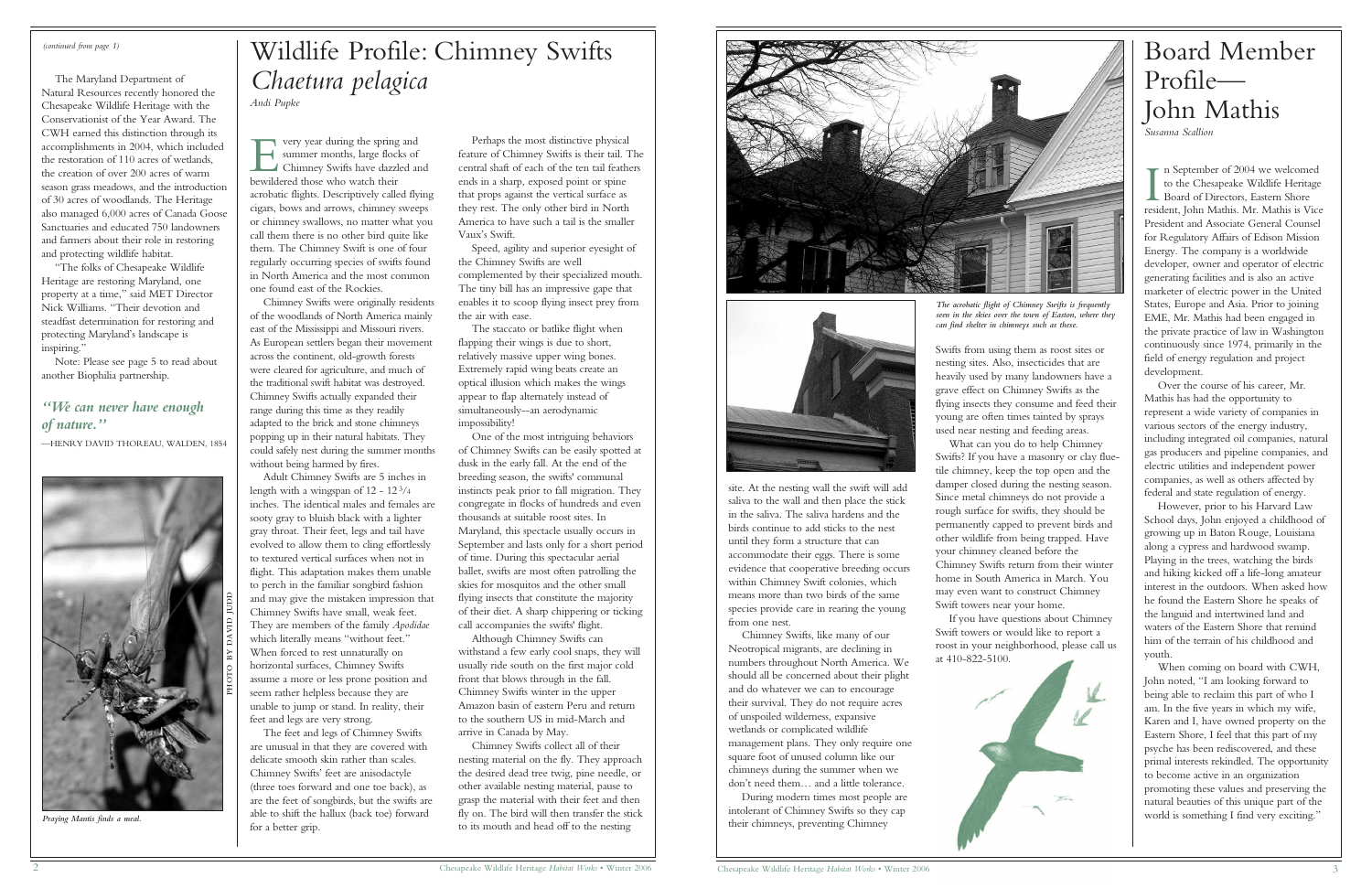#### *Chesapeake Wildlife Heritage Board of Directors*

Larry Albright, *President* Ralph Partlow, *Vice President* Bob Reynolds,*Treasurer* Victoria Zuckerman, *Secretary* Judge Alfred Burka Laura Hoffman John Mathis John Murray Esq, *Advisor* Dennis Whigham PhD, *Advisor*

#### *Chesapeake Wildlife Heritage Staff*

Ned Gerber, *Director* Michael Robin Haggie Mike Rajacich Andi Pupke Chris Pupke Sandy Parker Susanna Scallion Mary deArmond Phillips Boyd Austin Jamison George Newman Daniel Sterling Donnie Crosland Daniel Sterling, Jr. Fran Peters

#### *Chesapeake Wildlife Heritage*

The Old Railway Station 46 Pennsylvania Avenue P.O. Box 1745 Easton, Maryland 21601

410-822-5100 410-822-4016 fax info@cheswildlife.org www.cheswildlife.org



*Printed with Eco-Ink on 30% post*<br> *consumer recycled paper, using 100%*<br> *windpower.* 

## Ask Andi *Questions & Answers about wildlife by Andi Pupke*



The fall invasions are relatively new to this country, the first reports of large invasions in the US were in the early 1990s. The first field populations in the U.S. were found in 1988. Since then the beetle has expanded its range to include much of the U.S. and parts of Canada. From the 1960s through the 1990s, the U.S. Department of Agriculture attempted to establish the Asian lady beetle to control agricultural pests. Large numbers of the beetles were released in several states throughout the country. Some scientists believe that the current infestations in the U.S. originated not from the intentional releases, but from beetles accidentally transported into New Orleans on a freighter from Japan.

A: The ladybugs clustering around buildings in the fall are most likely the Multi-colored Asian lady beetle. They are looking for overwintering sites. They will cluster around buildings during the cool nights and become active during the sunny, warm days of the fall. Most native ladybugs overwinter as adults by hibernating in large groups often under leaf litter and other debris.

They may be a nuisance, however they are not breeding and therefore not harmful to you or your home, unless they are crushed in which case their secretions can stain rugs and furniture. Using chemicals such as insecticide foggers are an extreme measure. Although aerosoltype foggers will kill beetles that have amassed on ceilings and walls in living areas, it will not prevent more beetles from emerging shortly after the room is aerated. For this reason use of these materials is not considered a good solution to long-term management of the problem. An effective alternative to chemicals are light traps which provide a trapping system for collecting flying insects, especially flying beneficial insects where they have become a nuisance. The insects can be collected alive for later release. A Chesapeake Winter of the control of the same signal spin of the same signal spin of the same signal spin of the same signal spin of the same signal spin of the same signal spin of the same signal spin of the same signal

Adult Asian lady beetles are oval, convex, and about 1/4 inch long. Their color can vary widely from tan to orange to red. They often have several black spots on the wing covers, although on some beetles the spots may be indistinct or entirely absent. Multi-spotted individuals tend to be females while those with few or no spots tend to be males. Most Asian ladybugs have a small, dark "M" or "W" shaped marking on the whitish area behind the head.

Studies have shown that Asian lady beetles are attracted to illuminated surfaces. They tend to congregate on the sunnier, southwest sides of buildings. Homes that are shaded from the afternoon sun are less likely to attract

*Q: Every fall I have an infestation of ladybugs in my home.Why does this happen and are they doing damage in my house?*

**C** hesapeake Wildlife Heritage has<br>been selected by the Communi<br>County to participate in the Waltersdorf hesapeake Wildlife Heritage has been selected by the Community Foundation of Washington

The Multi-colored Asian lady beetle is a native of Asia and has readily adapted to its new home. As with most ladybugs, it is a highly beneficial predator of pest insects, especially aphids.

beetles. House color or type of construction is less of a factor for attraction than surface contrast.

> The partnership between the<br>Biophilia Foundation and<br>Chesapeake Wildlife Herita<br>purchased Mudford Farm in Queen he partnership between the Biophilia Foundation and Chesapeake Wildlife Heritage Anne's County. Like the Chic Farm described on the front page, the partnership will restore and protect wildlife habitat on the farm, then resell the property to a conservation investor.

Waltersdorf-Henson Campaign Challenge *Geordie Newman*

> while growing the endowment to create a firm level of support in Washington

County.

Geordie Newman, Landowner Services Manager of the CWH's western Maryland branch (CWH-West) said, "We are very appreciative for this important opportunity to establish an endowment. We believe that CWH can provide a valuable and unique service to Washington County by protecting and preserving the rural heritage of the community."

This is a fantastic opportunity for the chosen non-profits to be able to better serve the Washington County community. Not only will non-profits benefit from the greatly needed financial help, but Washington County will benefit from the diverse services provided by the various organizations who were awarded the challenge.

If you are interested in making a donation to help CWH-West reach the \$100,000 fundraising goal please contact



Chris Pupke.

Henson Campaign Challenge. This challenge was created by the John M. Waltersdorf Family and the Richard Henson Foundation for local non-profits to establish an endowment for each individual organization. The John Waltersdorf family and Henson Foundation each pledged \$2,500,000 to be matched 1:1 by local organizations. This will create a \$10,000,000 endowment program at the community foundation for a variety of

Washington County nonprofit organizations. CWH was accepted on June 30, 2005 into the endowment challenge and is charged with raising \$100,000. There were a total of 16 organizations accepted. CWH was the only environmental organization invited to participate in the challenge. CWH will be allowed to use 5% of the endowment each year for habitat projects in Western Maryland

Mudford Farm lies at the headwaters of the Chester River. Located near the town of Sudlersville, it consists of 275 acres, including 113 acres of woodlands. The wildlife habitat management plan for the property includes restoring 30 acres of wetlands, creating 20 acres of warm season grass meadows, and planting 20 acres of trees. This habitat will benefit wildlife and improve water quality in the Chester River.

The property will be placed in a conservation easement which will prevent the destruction of the wildlife habitat from development and protect the habitat from

# 275 Acres Preserved in Sudlersville

conversion to agriculture. Future farming on the property will be restricted to 90 acres of agricultural land.

CWH's Wildlife Habitat Ecologist/ Director Ned Gerber said, "This farm will provide habitat for wide diversity of wildlife, including waterfowl, turkeys and quail. But in addition to these popular game birds, other wildlife such Scarlet Tanagers, Grasshopper Sparrows and even tree frogs will benefit from our work. We are very grateful for the commitment of the Biophilia Foundation for making this extraordinary project possible."

For more information about the Mudford Farm, please call Richard Pritzlaff at 410-315-9876.sapeake Wildlife Heritage purchased Mudford Farm in Queen Anne's County. Like the Chic Farm described on the front page, the partnership will restore and protect wildlife habitat on the farm, then resell the property to a conservation investor.

## Putting Stock in Wildlife

Donating appreciated stock is an excellent way to support CWH, the Bay and our wildlife. This type of donation is very simple and allows you to take advantage of tax laws to increase your gift to CWH and reduce your taxes. You can donate the full value of the stock transfer from your taxes and avoid paying capital gains. Please call our office and talk with Chris Pupke to learn more about this easy method to support CWH!

# Grants Received for CWH Wood Duck Program

We would like to thank the Snyder Foundation for Animals, Fair Play Foundation, Waterfowl Festival, Nathan Foundation, and an anonymous donor for over \$32,500 in grant funds for our 2005/06 Wood Duck Box Program. The Wood Duck Box program has installed over 8,400 boxes since 1989 to provide suitable nesting habitat for these beautiful cavity nesting ducks. Each year an estimated 25,000 Wood Ducks fledge from

these boxes. The great success of this program is a result of the very strong support of these foundations and our members. Thank you so much for your enduring support!



*Nearby a CWH Wood Duck box, photographer David Judd of Delmarva Photo captured the amazing beauty of the Wood Duck.*

## Visit our website at: www.cheswildlife.org